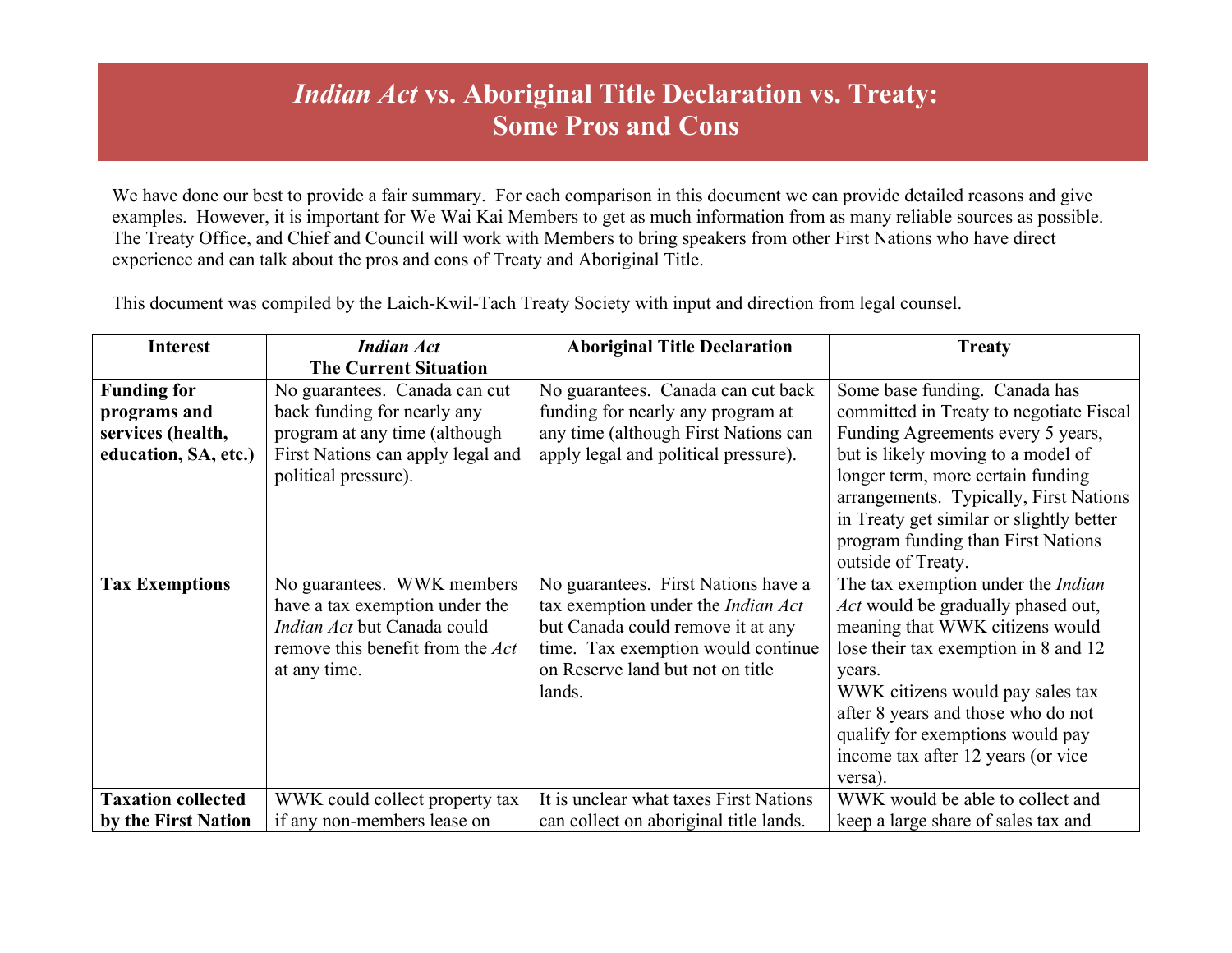| <b>Interest</b>  | <b>Indian Act</b>                                                                                                                                                                                                                                                                                                                                                                                                                                                                                                                                                                                                                                             | <b>Aboriginal Title Declaration</b>                                                                                                                                                                                                                                                                                                                                                                                                                                                                                                                                                                                                                                                                                                                                                                                         | <b>Treaty</b>                                                                                                                                                                                                                                                                                                                                                                                                 |
|------------------|---------------------------------------------------------------------------------------------------------------------------------------------------------------------------------------------------------------------------------------------------------------------------------------------------------------------------------------------------------------------------------------------------------------------------------------------------------------------------------------------------------------------------------------------------------------------------------------------------------------------------------------------------------------|-----------------------------------------------------------------------------------------------------------------------------------------------------------------------------------------------------------------------------------------------------------------------------------------------------------------------------------------------------------------------------------------------------------------------------------------------------------------------------------------------------------------------------------------------------------------------------------------------------------------------------------------------------------------------------------------------------------------------------------------------------------------------------------------------------------------------------|---------------------------------------------------------------------------------------------------------------------------------------------------------------------------------------------------------------------------------------------------------------------------------------------------------------------------------------------------------------------------------------------------------------|
|                  | <b>The Current Situation</b>                                                                                                                                                                                                                                                                                                                                                                                                                                                                                                                                                                                                                                  |                                                                                                                                                                                                                                                                                                                                                                                                                                                                                                                                                                                                                                                                                                                                                                                                                             |                                                                                                                                                                                                                                                                                                                                                                                                               |
|                  |                                                                                                                                                                                                                                                                                                                                                                                                                                                                                                                                                                                                                                                               |                                                                                                                                                                                                                                                                                                                                                                                                                                                                                                                                                                                                                                                                                                                                                                                                                             |                                                                                                                                                                                                                                                                                                                                                                                                               |
|                  | Reserve.<br>If WWK qualifies, it may be<br>able to collect a share of sales<br>tax from non-member purchases<br>on Reserve land.                                                                                                                                                                                                                                                                                                                                                                                                                                                                                                                              | The answer is likely yes for property<br>taxes but similar to the situation on<br>Reserves for sales taxes and income<br>taxes.                                                                                                                                                                                                                                                                                                                                                                                                                                                                                                                                                                                                                                                                                             | income tax from citizens and non-<br>citizens living within Treaty Lands.<br>This is a major potential revenue<br>source and we determine how to<br>manage the funds.                                                                                                                                                                                                                                         |
| <b>Status</b>    | WWK Members keep their<br>status unless Canada changes the<br>rules.                                                                                                                                                                                                                                                                                                                                                                                                                                                                                                                                                                                          | WWK Members would keep their<br>status unless Canada changes the<br>rules.                                                                                                                                                                                                                                                                                                                                                                                                                                                                                                                                                                                                                                                                                                                                                  | WWK citizens would keep their status<br>unless Canada changes the rules.<br>Treaty First Nation members would<br>still have a status card.                                                                                                                                                                                                                                                                    |
| <b>Land Base</b> | Small Reserve land base.<br>WWK has 684.73 or 1692 acres<br>of Reserve land over 5 Indian<br>Reserves.<br>Currently, B.C. does not<br>recognize WWK title and has<br>handed over large parts of<br>WWK territory to forestry<br>companies, mining companies,<br>guide outfitters, fishers etc. Also<br>BC has agreed to transfer land<br>within the We Wai Kai territory<br>to the Homalco for Homalco's<br>treaty. WWK is bringing this to<br>court.<br>If WWK does nothing but stick<br>with the Indian Act, WWK<br>territory will be stripped or<br>alienated to other First Nations<br>and third parties of most lands<br>and resources over the next few | WWK will most likely have to<br>pursue a Land Title case as a<br>member of the Laich-Kwil-Tach<br>Nation, which means its title would<br>have to be shared with Wei Wai<br>Kum and Kwiakah as part of the<br>Laich-Kwil-Tach Nation. Potentially<br>larger land base, and could include<br>lands that the Crown was unwilling<br>to provide through Treaty (e.g.<br>foreshore or parks). However,<br>aboriginal title would exclude areas<br>that were not part of the traditional<br>territory in 1846.<br>If WWK loses an aboriginal title<br>case, all of the areas lost are lost<br>forever. In other words, if the courts<br>decide there is no Laich-Kwil-Tach<br>title to our Indian Reserves because<br>we could not prove we were in the<br>Campbell River and Quadra areas by<br>1846, these areas would not have | WWK has not received an offer from<br>government yet; WWK is seeking a<br>large enough Land base to address the<br>future of WWK such as residence,<br>economic growth and revenue source<br>to sustain its self-governance; the lands<br>secured by WWK will be owned by<br>the WWK, governed and<br>constitutionally protected so that it<br>cannot be alienated from WWK<br>without the citizens' consent; |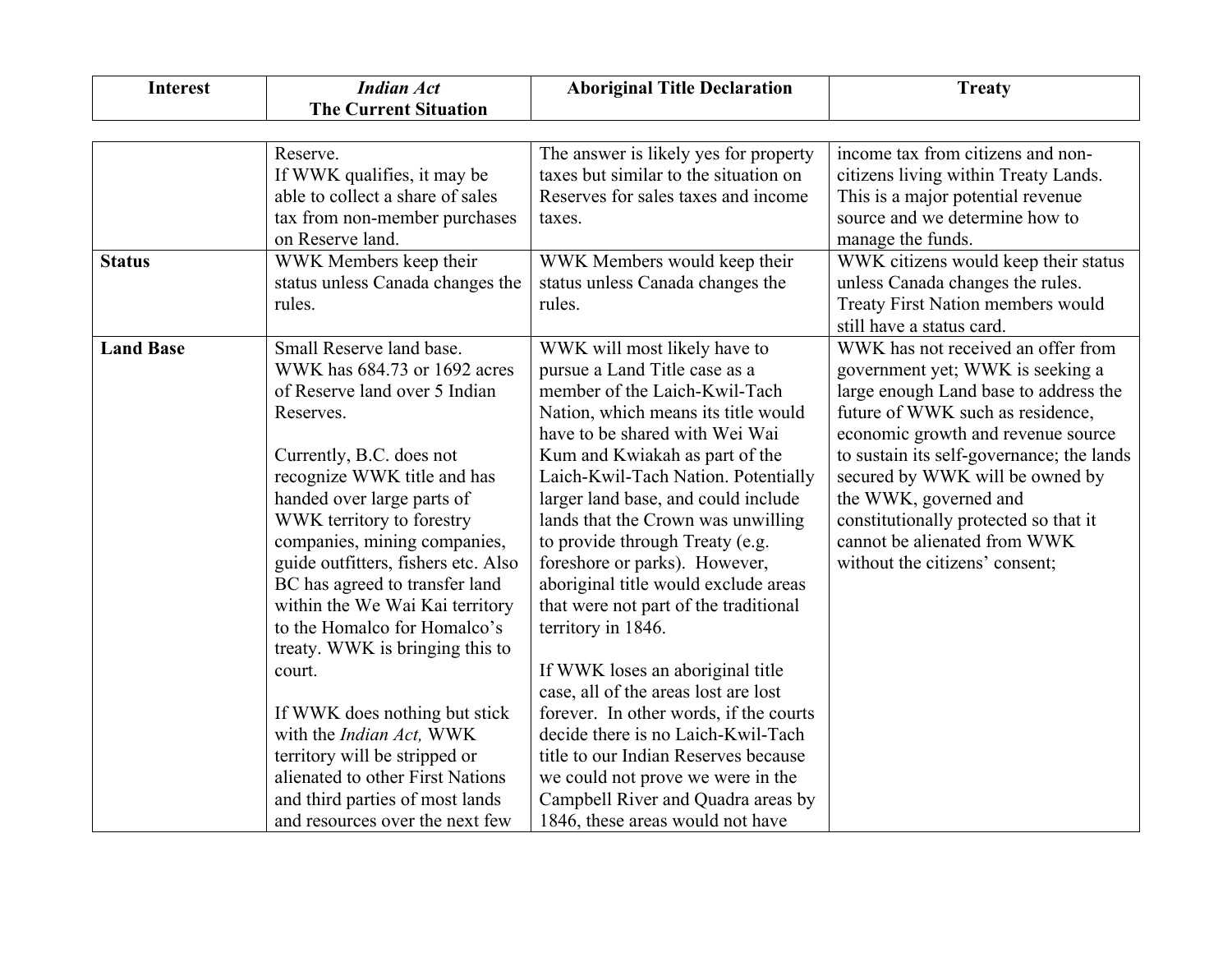| Interest | Indian Act<br><b>The Current Situation</b> | <b>Aboriginal Title Declaration</b> | <b>Treaty</b> |
|----------|--------------------------------------------|-------------------------------------|---------------|
|          |                                            |                                     |               |

|                      | years.                                | aboriginal title.                                                             |                                                             |
|----------------------|---------------------------------------|-------------------------------------------------------------------------------|-------------------------------------------------------------|
| <b>Resources</b>     | Little government recognition of      | WWK would own all forestry,                                                   | WWK would own all forestry and                              |
| (forestry, water,    | WWK rights to manage or gain          | mineral and likely water and other                                            | mineral resources within Treaty lands.                      |
| etc.)                | benefits from resources in the        | resources within title lands. This is a                                       |                                                             |
|                      | Territory.                            | major advantage of aboriginal title.                                          | WWK would also have extensive                               |
|                      | Governments hand over most            |                                                                               | water rights.                                               |
|                      | resources to forestry companies       |                                                                               |                                                             |
|                      | and non-members.                      |                                                                               | Will also provide greater access to                         |
|                      |                                       |                                                                               | resources within the territory, as well                     |
|                      | WWK has some forestry                 |                                                                               | as greater resource revenue sharing.                        |
|                      | revenue-sharing under provincial      |                                                                               |                                                             |
|                      | formula and is trying to assert       |                                                                               |                                                             |
|                      | rights and title and get more         |                                                                               |                                                             |
|                      | control over resources.               |                                                                               |                                                             |
|                      | However, under the current            |                                                                               |                                                             |
|                      | system most forestry resources,       |                                                                               |                                                             |
|                      | water, etc. will be given away to     |                                                                               |                                                             |
| <b>Fisheries</b>     | companies.                            |                                                                               |                                                             |
|                      | WWK fishing rights are mostly         | Aboriginal title would not deliver                                            | WWK fishing rights would be                                 |
|                      | not recognized and is governed        | fishing rights. WWK would need to                                             | constitutionally protected throughout<br>WWK Territory.     |
|                      | under the Fisheries Act through       | go to court on a separate fishing                                             |                                                             |
|                      | food fish permits.                    | rights case. The Nuu-chah-nulth won                                           | WWK may have exclusive fishing                              |
|                      |                                       | a fishing case that gives them the<br>right to sell fish and they are back in | areas or some protection against non-<br>member harvesting. |
|                      |                                       | court attempting to enforce their                                             | WWK will access to commercial                               |
|                      |                                       | court order.                                                                  | opportunities for all species.                              |
| Costs/               | Staying with the <i>Indian Act</i> is | Title litigation would be very                                                | Treaty negotiation loan is over \$4                         |
| <b>Net Financial</b> | low cost and does not require         | expensive. Costs of negotiating                                               | million. Financial benefits under                           |
| <b>Benefits</b>      | expensive legal bills or Treaty       | implementation of a successful                                                | Treaty would be significant including                       |
|                      | negotiation loans.                    | Aboriginal title action would likely                                          | Capital Transfer, resource revenue-                         |
|                      |                                       | be funded by Crown.                                                           | sharing, economic development funds,                        |
|                      | However, there are no new             |                                                                               | and opportunities to collect taxes from                     |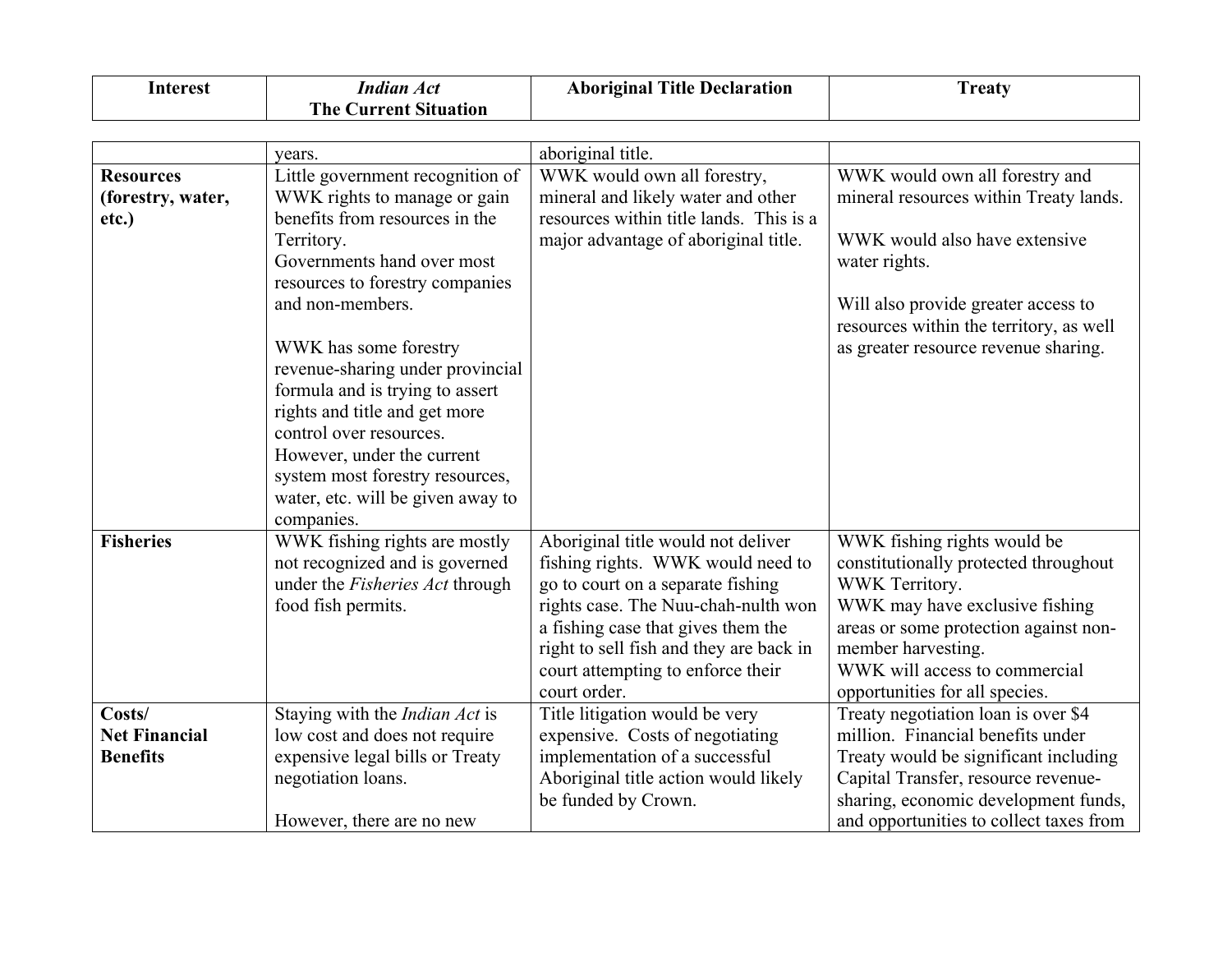| <b>Interest</b>   | <b>Indian Act</b>                                                                                                                                                                                                                                                                                                                | <b>Aboriginal Title Declaration</b>                                                                                                                                                                                                                                                                                                                                                                                     | <b>Treaty</b>                                                                                                                                                                                                                                                                                                                                      |
|-------------------|----------------------------------------------------------------------------------------------------------------------------------------------------------------------------------------------------------------------------------------------------------------------------------------------------------------------------------|-------------------------------------------------------------------------------------------------------------------------------------------------------------------------------------------------------------------------------------------------------------------------------------------------------------------------------------------------------------------------------------------------------------------------|----------------------------------------------------------------------------------------------------------------------------------------------------------------------------------------------------------------------------------------------------------------------------------------------------------------------------------------------------|
|                   | <b>The Current Situation</b>                                                                                                                                                                                                                                                                                                     |                                                                                                                                                                                                                                                                                                                                                                                                                         |                                                                                                                                                                                                                                                                                                                                                    |
|                   |                                                                                                                                                                                                                                                                                                                                  |                                                                                                                                                                                                                                                                                                                                                                                                                         |                                                                                                                                                                                                                                                                                                                                                    |
|                   | revenue sources or financial<br>benefits. Due to cuts in program<br>funding and increasing costs for<br>housing arrears and mould<br>housing. People will keep their<br>tax exemption as long as they<br>can qualify for being a status<br>Indian, which is subject to<br>government policy and can be<br>revoked at any time by | There is a potential for negotiating<br>good financial benefits including<br>settlement of a claim for damages for<br>past infringement of Aboriginal title.<br>The Tsilhqot'in Nation successfully<br>obtained a declaration of aboriginal<br>title from the courts and now in the<br>midst of negotiating what it means to<br>have title. It will include all the<br>benefits from their titled lands. The            | third parties.<br>Treaty also includes Treaty Related<br>Measures (TRM) agreements and other<br>funding outside of negotiation loans.<br>Some FNs have received over \$6<br>million for studies, capacity building<br>and projects through TRMs.<br>The treaty loan is likely to be "offset"                                                       |
| <b>Risk Level</b> | government.                                                                                                                                                                                                                                                                                                                      | negotiations will also have to deal<br>with the continued Provincial<br>jurisdiction over aboriginal titled<br>lands.                                                                                                                                                                                                                                                                                                   | by a significant capital investment.                                                                                                                                                                                                                                                                                                               |
|                   | High risk of losing lands and<br>resources in the territory and<br>losing opportunities for a better<br>future.                                                                                                                                                                                                                  | High Risk: If WWK loses an<br>aboriginal title case, all of the areas<br>lost are lost forever. In other words,<br>if the courts decide there is no WWK<br>title to the lower part of our territory,<br>i.e. Campbell River area and Quadra<br>Island area, these areas will not have<br>aboriginal title.<br>However, it is likely WWK could<br>prove title to at least some areas e.g.<br>Topaz Harbour, Salmon River | Low risk of losing core areas. The<br>Treaty would include our reserves,<br>land in and around Quadra Island and<br>Campbell River and land in the Topaze<br>Harbour area.<br>Because Wei Wai Kum and Kwiakah<br>share most of our territory we are<br>working to coordinate the land<br>selection so that we can support one<br>another's treaty. |
| <b>Timeline</b>   | No timeline.                                                                                                                                                                                                                                                                                                                     | northern part of Quadra island and<br>islands north of Quadra.<br>The court case between WWK and                                                                                                                                                                                                                                                                                                                        | WWK has been consulting with its                                                                                                                                                                                                                                                                                                                   |